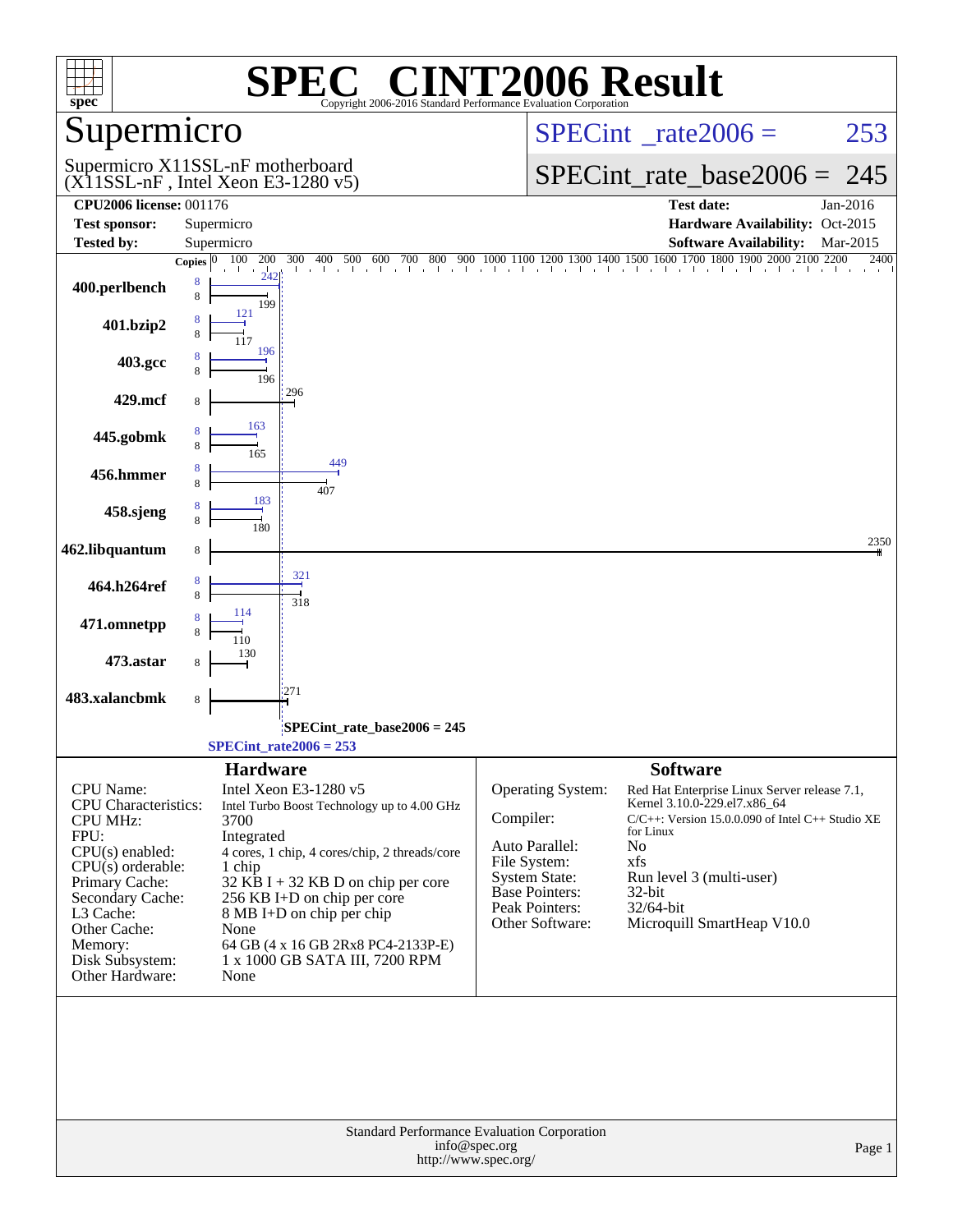

### Supermicro

#### $(X11SSL-nF$ , Intel Xeon E3-1280 v5) Supermicro X11SSL-nF motherboard

SPECint rate $2006 = 253$ 

## [SPECint\\_rate\\_base2006 =](http://www.spec.org/auto/cpu2006/Docs/result-fields.html#SPECintratebase2006) 245

**[CPU2006 license:](http://www.spec.org/auto/cpu2006/Docs/result-fields.html#CPU2006license)** 001176 **[Test date:](http://www.spec.org/auto/cpu2006/Docs/result-fields.html#Testdate)** Jan-2016 **[Test sponsor:](http://www.spec.org/auto/cpu2006/Docs/result-fields.html#Testsponsor)** Supermicro Supermicro **[Hardware Availability:](http://www.spec.org/auto/cpu2006/Docs/result-fields.html#HardwareAvailability)** Oct-2015 **[Tested by:](http://www.spec.org/auto/cpu2006/Docs/result-fields.html#Testedby)** Supermicro **Supermicro [Software Availability:](http://www.spec.org/auto/cpu2006/Docs/result-fields.html#SoftwareAvailability)** Mar-2015

#### **[Results Table](http://www.spec.org/auto/cpu2006/Docs/result-fields.html#ResultsTable)**

|                    | <b>Base</b>   |                |            |                                                   |            |                |                 | <b>Peak</b>                                         |                |              |                |              |                |              |
|--------------------|---------------|----------------|------------|---------------------------------------------------|------------|----------------|-----------------|-----------------------------------------------------|----------------|--------------|----------------|--------------|----------------|--------------|
| <b>Benchmark</b>   | <b>Copies</b> | <b>Seconds</b> | Ratio      | <b>Seconds</b>                                    | Ratio      | <b>Seconds</b> | Ratio           | <b>Copies</b>                                       | <b>Seconds</b> | <b>Ratio</b> | <b>Seconds</b> | <b>Ratio</b> | <b>Seconds</b> | <b>Ratio</b> |
| 400.perlbench      |               | 392            | 199        | 392                                               | 199        | 392            | <b>199</b>      | 8                                                   | 326            | 240          | 322            | 242          | 322            | 242          |
| 401.bzip2          |               | 659            | 117        | 656                                               | 118        | 659            | <u> 117  </u>   | 8                                                   | 640            | 121          | 639            | <u> 121</u>  | 638            | 121          |
| $403.\mathrm{gcc}$ |               | 327            | 197        | 329                                               | <b>196</b> | 328            | <b>196</b>      | 8                                                   | 330            | 195          | 328            | <u> 196</u>  | 326            | 198          |
| 429.mcf            |               | 246            | 296        | 246                                               | 297        | 247            | 296             | 8                                                   | 246            | 296          | 246            | 297          | 247            | 296          |
| $445$ .gobmk       |               | 508            | 165        | 509                                               | 165        | 508            | <b>165</b>      | 8                                                   | 514            | 163          | 515            | 163          | 515            | <u>163</u>   |
| 456.hmmer          |               | 183            | 408        | 183                                               | 407        | 183            | 407             | 8                                                   | 166            | 451          | 166            | 449          | 166            | 449          |
| $458$ .sjeng       |               | 539            | <b>180</b> | 539                                               | 180        | 540            | 179             | 8                                                   | 530            | 183          | 530            | 183          | 530            | 183          |
| 462.libquantum     |               | 70.6           | 2350       | 70.3                                              | 2360       | 70.4           | 2350            | 8                                                   | 70.6           | 2350         | 70.3           | 2360         | 70.4           | 2350         |
| 464.h264ref        |               | 556            | 318        | 557                                               | 318        | 559            | 317             | 8                                                   | 551            | 321          | 550            | 322          | 551            | 321          |
| 471.omnetpp        |               | 453            | 110        | 454                                               | <b>110</b> | 454            | 11 <sub>0</sub> | 8                                                   | 443            | 113          | 439            | 114          | 439            | 114          |
| 473.astar          |               | 436            | 129        | 433                                               | 130        | 432            | 130l            | 8                                                   | 436            | 129          | 433            | 130          | 432            | 130          |
| 483.xalancbmk      |               | 203            | 271        | 204                                               | 271        | 204            | 270             | 8                                                   | 203            | 271          | 204            | 271          | 204            | 270          |
|                    |               |                |            | Decute ennoan in the order in which they were mun |            |                |                 | Dold underlined text indicates a madian measurement |                |              |                |              |                |              |

Results appear in the [order in which they were run.](http://www.spec.org/auto/cpu2006/Docs/result-fields.html#RunOrder) Bold underlined text [indicates a median measurement.](http://www.spec.org/auto/cpu2006/Docs/result-fields.html#Median)

#### **[Submit Notes](http://www.spec.org/auto/cpu2006/Docs/result-fields.html#SubmitNotes)**

 The taskset mechanism was used to bind copies to processors. The config file option 'submit' was used to generate taskset commands to bind each copy to a specific processor. For details, please see the config file.

#### **[Operating System Notes](http://www.spec.org/auto/cpu2006/Docs/result-fields.html#OperatingSystemNotes)**

Stack size set to unlimited using "ulimit -s unlimited"

#### **[Platform Notes](http://www.spec.org/auto/cpu2006/Docs/result-fields.html#PlatformNotes)**

Standard Performance Evaluation Corporation [info@spec.org](mailto:info@spec.org) As tested, the system used a Supermicro CSE-113MFAC2-R606CB chassis. The chassis is configured with 2 PWS-606P-1R redundant power supply, 1 SNK-P0046P heatsink, as well as 4 FAN-0154L4 middle cooling fan. Sysinfo program /home/cpu2006/config/sysinfo.rev6914 \$Rev: 6914 \$ \$Date:: 2014-06-25 #\$ e3fbb8667b5a285932ceab81e28219e1 running on localhost.localdomain Sat Jan 30 06:11:50 2016 This section contains SUT (System Under Test) info as seen by some common utilities. To remove or add to this section, see: <http://www.spec.org/cpu2006/Docs/config.html#sysinfo> From /proc/cpuinfo model name : Intel(R) Xeon(R) CPU E3-1280 v5 @ 3.70GHz 1 "physical id"s (chips) 8 "processors" cores, siblings (Caution: counting these is hw and system dependent. The following excerpts from /proc/cpuinfo might not be reliable. Use with Continued on next page

<http://www.spec.org/>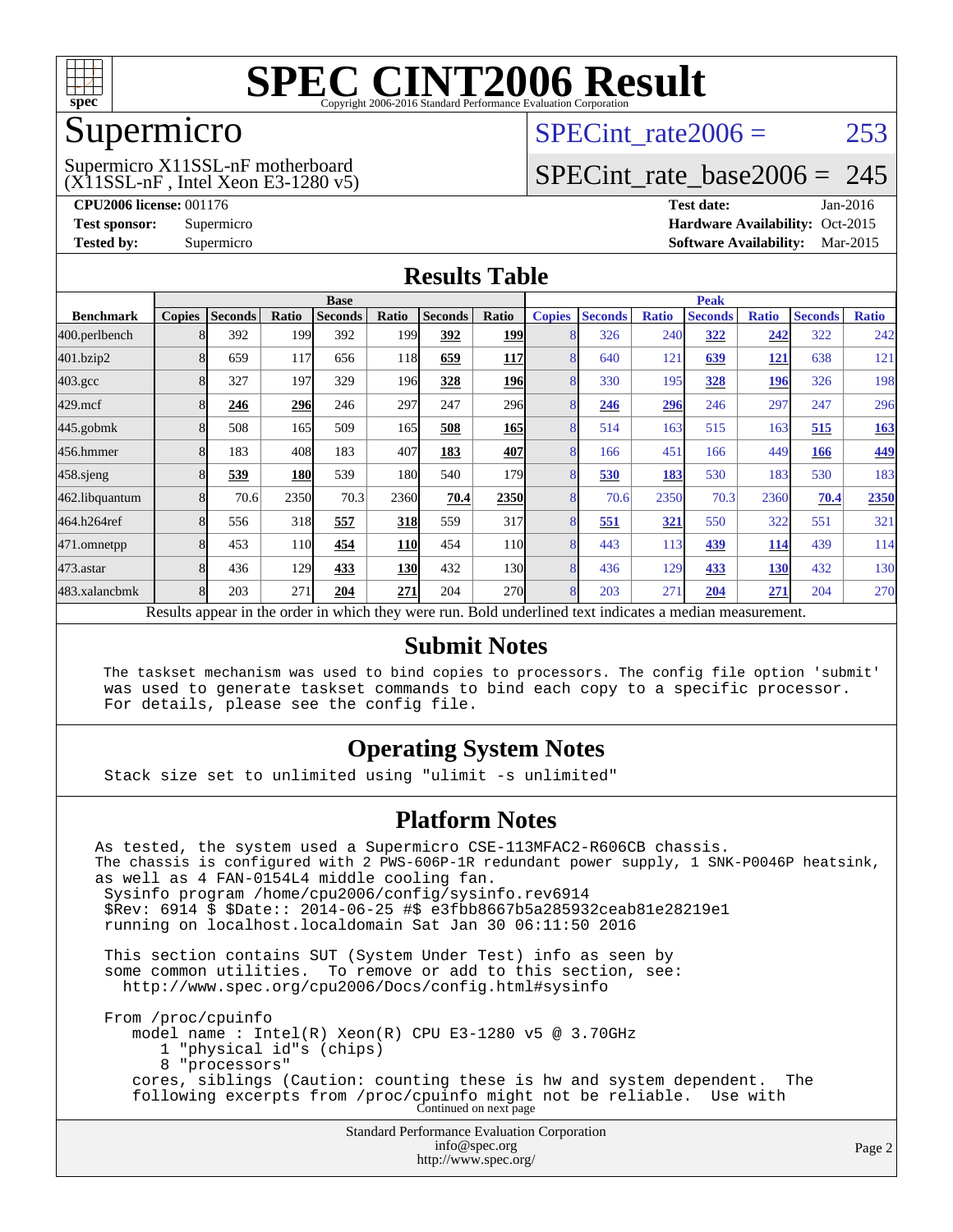

## Supermicro

SPECint rate $2006 = 253$ 

 $(X11SSL-nF,$  Intel Xeon E3-1280 v5) Supermicro X11SSL-nF motherboard

[SPECint\\_rate\\_base2006 =](http://www.spec.org/auto/cpu2006/Docs/result-fields.html#SPECintratebase2006) 245

**[CPU2006 license:](http://www.spec.org/auto/cpu2006/Docs/result-fields.html#CPU2006license)** 001176 **[Test date:](http://www.spec.org/auto/cpu2006/Docs/result-fields.html#Testdate)** Jan-2016 **[Test sponsor:](http://www.spec.org/auto/cpu2006/Docs/result-fields.html#Testsponsor)** Supermicro Supermicro **[Hardware Availability:](http://www.spec.org/auto/cpu2006/Docs/result-fields.html#HardwareAvailability)** Oct-2015 **[Tested by:](http://www.spec.org/auto/cpu2006/Docs/result-fields.html#Testedby)** Supermicro **Supermicro [Software Availability:](http://www.spec.org/auto/cpu2006/Docs/result-fields.html#SoftwareAvailability)** Mar-2015

#### **[Platform Notes \(Continued\)](http://www.spec.org/auto/cpu2006/Docs/result-fields.html#PlatformNotes)**

 caution.) cpu cores : 4 siblings : 8 physical 0: cores 0 1 2 3 cache size : 8192 KB From /proc/meminfo MemTotal: 65630544 kB HugePages\_Total: 0<br>Hugepagesize: 2048 kB Hugepagesize: From /etc/\*release\* /etc/\*version\* os-release: NAME="Red Hat Enterprise Linux Server" VERSION="7.1 (Maipo)" ID="rhel" ID\_LIKE="fedora" VERSION\_ID="7.1" PRETTY\_NAME="Red Hat Enterprise Linux Server 7.1 (Maipo)" ANSI\_COLOR="0;31" CPE\_NAME="cpe:/o:redhat:enterprise\_linux:7.1:GA:server" redhat-release: Red Hat Enterprise Linux Server release 7.1 (Maipo) system-release: Red Hat Enterprise Linux Server release 7.1 (Maipo) system-release-cpe: cpe:/o:redhat:enterprise\_linux:7.1:ga:server uname -a: Linux localhost.localdomain 3.10.0-229.el7.x86\_64 #1 SMP Thu Jan 29 18:37:38 EST 2015 x86\_64 x86\_64 x86\_64 GNU/Linux run-level 3 Jan 30 01:59 SPEC is set to: /home/cpu2006 Filesystem Type Size Used Avail Use% Mounted on  $/$ dev/mapper/rhel-home xfs Additional information from dmidecode: Warning: Use caution when you interpret this section. The 'dmidecode' program reads system data which is "intended to allow hardware to be accurately determined", but the intent may not be met, as there are frequent changes to hardware, firmware, and the "DMTF SMBIOS" standard. BIOS American Megatrends Inc. 1.0a 12/25/2015 Memory: 4x Samsung M391A2K43BB1-CPB 16 GB 2 rank 2133 MHz (End of data from sysinfo program)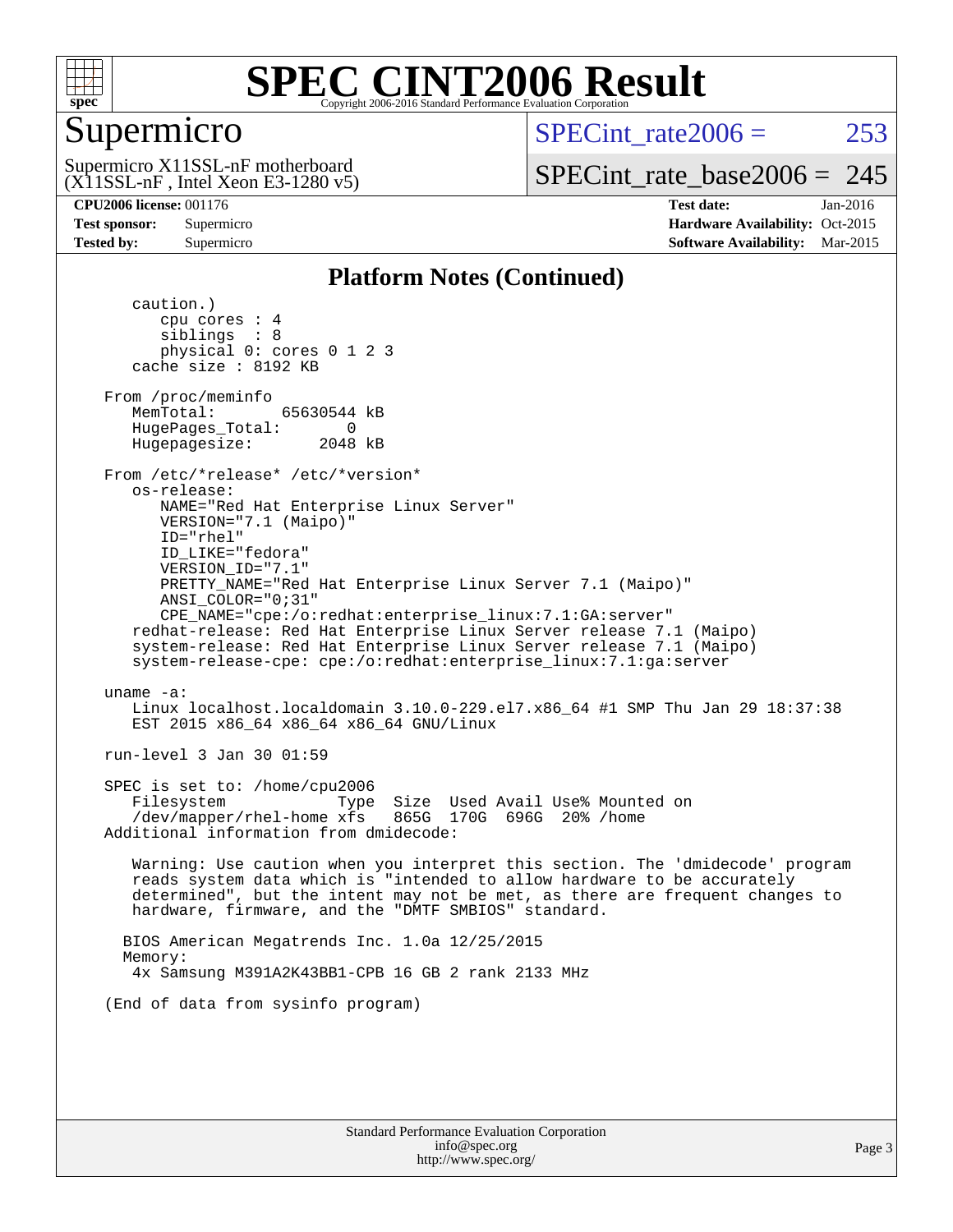

### Supermicro

SPECint rate $2006 = 253$ 

 $(X11SSL-nF$ , Intel Xeon E3-1280 v5) Supermicro X11SSL-nF motherboard

[SPECint\\_rate\\_base2006 =](http://www.spec.org/auto/cpu2006/Docs/result-fields.html#SPECintratebase2006) 245

**[CPU2006 license:](http://www.spec.org/auto/cpu2006/Docs/result-fields.html#CPU2006license)** 001176 **[Test date:](http://www.spec.org/auto/cpu2006/Docs/result-fields.html#Testdate)** Jan-2016 **[Test sponsor:](http://www.spec.org/auto/cpu2006/Docs/result-fields.html#Testsponsor)** Supermicro Supermicro **[Hardware Availability:](http://www.spec.org/auto/cpu2006/Docs/result-fields.html#HardwareAvailability)** Oct-2015 **[Tested by:](http://www.spec.org/auto/cpu2006/Docs/result-fields.html#Testedby)** Supermicro **Supermicro [Software Availability:](http://www.spec.org/auto/cpu2006/Docs/result-fields.html#SoftwareAvailability)** Mar-2015

#### **[General Notes](http://www.spec.org/auto/cpu2006/Docs/result-fields.html#GeneralNotes)**

Environment variables set by runspec before the start of the run: LD LIBRARY PATH = "/home/cpu2006/libs/32:/home/cpu2006/libs/64:/home/cpu2006/sh"

 Binaries compiled on a system with 1x Core i5-4670K CPU + 16GB memory using RedHat EL 7.0 Transparent Huge Pages enabled with: echo always > /sys/kernel/mm/transparent\_hugepage/enabled

### **[Base Compiler Invocation](http://www.spec.org/auto/cpu2006/Docs/result-fields.html#BaseCompilerInvocation)**

[C benchmarks](http://www.spec.org/auto/cpu2006/Docs/result-fields.html#Cbenchmarks):

[icc -m32 -L/opt/intel/composer\\_xe\\_2015/lib/ia32](http://www.spec.org/cpu2006/results/res2016q1/cpu2006-20160206-38993.flags.html#user_CCbase_intel_icc_011b86df29f8c679b747245588698a4d)

[C++ benchmarks:](http://www.spec.org/auto/cpu2006/Docs/result-fields.html#CXXbenchmarks)

[icpc -m32 -L/opt/intel/composer\\_xe\\_2015/lib/ia32](http://www.spec.org/cpu2006/results/res2016q1/cpu2006-20160206-38993.flags.html#user_CXXbase_intel_icpc_c2c99686a1a582c3e0de0b4806b02cea)

### **[Base Portability Flags](http://www.spec.org/auto/cpu2006/Docs/result-fields.html#BasePortabilityFlags)**

 400.perlbench: [-DSPEC\\_CPU\\_LINUX\\_IA32](http://www.spec.org/cpu2006/results/res2016q1/cpu2006-20160206-38993.flags.html#b400.perlbench_baseCPORTABILITY_DSPEC_CPU_LINUX_IA32) 462.libquantum: [-DSPEC\\_CPU\\_LINUX](http://www.spec.org/cpu2006/results/res2016q1/cpu2006-20160206-38993.flags.html#b462.libquantum_baseCPORTABILITY_DSPEC_CPU_LINUX) 483.xalancbmk: [-DSPEC\\_CPU\\_LINUX](http://www.spec.org/cpu2006/results/res2016q1/cpu2006-20160206-38993.flags.html#b483.xalancbmk_baseCXXPORTABILITY_DSPEC_CPU_LINUX)

#### **[Base Optimization Flags](http://www.spec.org/auto/cpu2006/Docs/result-fields.html#BaseOptimizationFlags)**

[C benchmarks](http://www.spec.org/auto/cpu2006/Docs/result-fields.html#Cbenchmarks):

[-xCORE-AVX2](http://www.spec.org/cpu2006/results/res2016q1/cpu2006-20160206-38993.flags.html#user_CCbase_f-xAVX2_5f5fc0cbe2c9f62c816d3e45806c70d7) [-ipo](http://www.spec.org/cpu2006/results/res2016q1/cpu2006-20160206-38993.flags.html#user_CCbase_f-ipo) [-O3](http://www.spec.org/cpu2006/results/res2016q1/cpu2006-20160206-38993.flags.html#user_CCbase_f-O3) [-no-prec-div](http://www.spec.org/cpu2006/results/res2016q1/cpu2006-20160206-38993.flags.html#user_CCbase_f-no-prec-div) [-opt-prefetch](http://www.spec.org/cpu2006/results/res2016q1/cpu2006-20160206-38993.flags.html#user_CCbase_f-opt-prefetch) [-opt-mem-layout-trans=3](http://www.spec.org/cpu2006/results/res2016q1/cpu2006-20160206-38993.flags.html#user_CCbase_f-opt-mem-layout-trans_a7b82ad4bd7abf52556d4961a2ae94d5)

[C++ benchmarks:](http://www.spec.org/auto/cpu2006/Docs/result-fields.html#CXXbenchmarks)

[-xCORE-AVX2](http://www.spec.org/cpu2006/results/res2016q1/cpu2006-20160206-38993.flags.html#user_CXXbase_f-xAVX2_5f5fc0cbe2c9f62c816d3e45806c70d7) [-ipo](http://www.spec.org/cpu2006/results/res2016q1/cpu2006-20160206-38993.flags.html#user_CXXbase_f-ipo) [-O3](http://www.spec.org/cpu2006/results/res2016q1/cpu2006-20160206-38993.flags.html#user_CXXbase_f-O3) [-no-prec-div](http://www.spec.org/cpu2006/results/res2016q1/cpu2006-20160206-38993.flags.html#user_CXXbase_f-no-prec-div) [-opt-prefetch](http://www.spec.org/cpu2006/results/res2016q1/cpu2006-20160206-38993.flags.html#user_CXXbase_f-opt-prefetch) [-opt-mem-layout-trans=3](http://www.spec.org/cpu2006/results/res2016q1/cpu2006-20160206-38993.flags.html#user_CXXbase_f-opt-mem-layout-trans_a7b82ad4bd7abf52556d4961a2ae94d5) [-Wl,-z,muldefs](http://www.spec.org/cpu2006/results/res2016q1/cpu2006-20160206-38993.flags.html#user_CXXbase_link_force_multiple1_74079c344b956b9658436fd1b6dd3a8a) [-L/sh -lsmartheap](http://www.spec.org/cpu2006/results/res2016q1/cpu2006-20160206-38993.flags.html#user_CXXbase_SmartHeap_32f6c82aa1ed9c52345d30cf6e4a0499)

### **[Base Other Flags](http://www.spec.org/auto/cpu2006/Docs/result-fields.html#BaseOtherFlags)**

[C benchmarks](http://www.spec.org/auto/cpu2006/Docs/result-fields.html#Cbenchmarks):

403.gcc: [-Dalloca=\\_alloca](http://www.spec.org/cpu2006/results/res2016q1/cpu2006-20160206-38993.flags.html#b403.gcc_baseEXTRA_CFLAGS_Dalloca_be3056838c12de2578596ca5467af7f3)

#### **[Peak Compiler Invocation](http://www.spec.org/auto/cpu2006/Docs/result-fields.html#PeakCompilerInvocation)**

[C benchmarks \(except as noted below\)](http://www.spec.org/auto/cpu2006/Docs/result-fields.html#Cbenchmarksexceptasnotedbelow):

[icc -m32 -L/opt/intel/composer\\_xe\\_2015/lib/ia32](http://www.spec.org/cpu2006/results/res2016q1/cpu2006-20160206-38993.flags.html#user_CCpeak_intel_icc_011b86df29f8c679b747245588698a4d)

Continued on next page

Standard Performance Evaluation Corporation [info@spec.org](mailto:info@spec.org) <http://www.spec.org/>

Page 4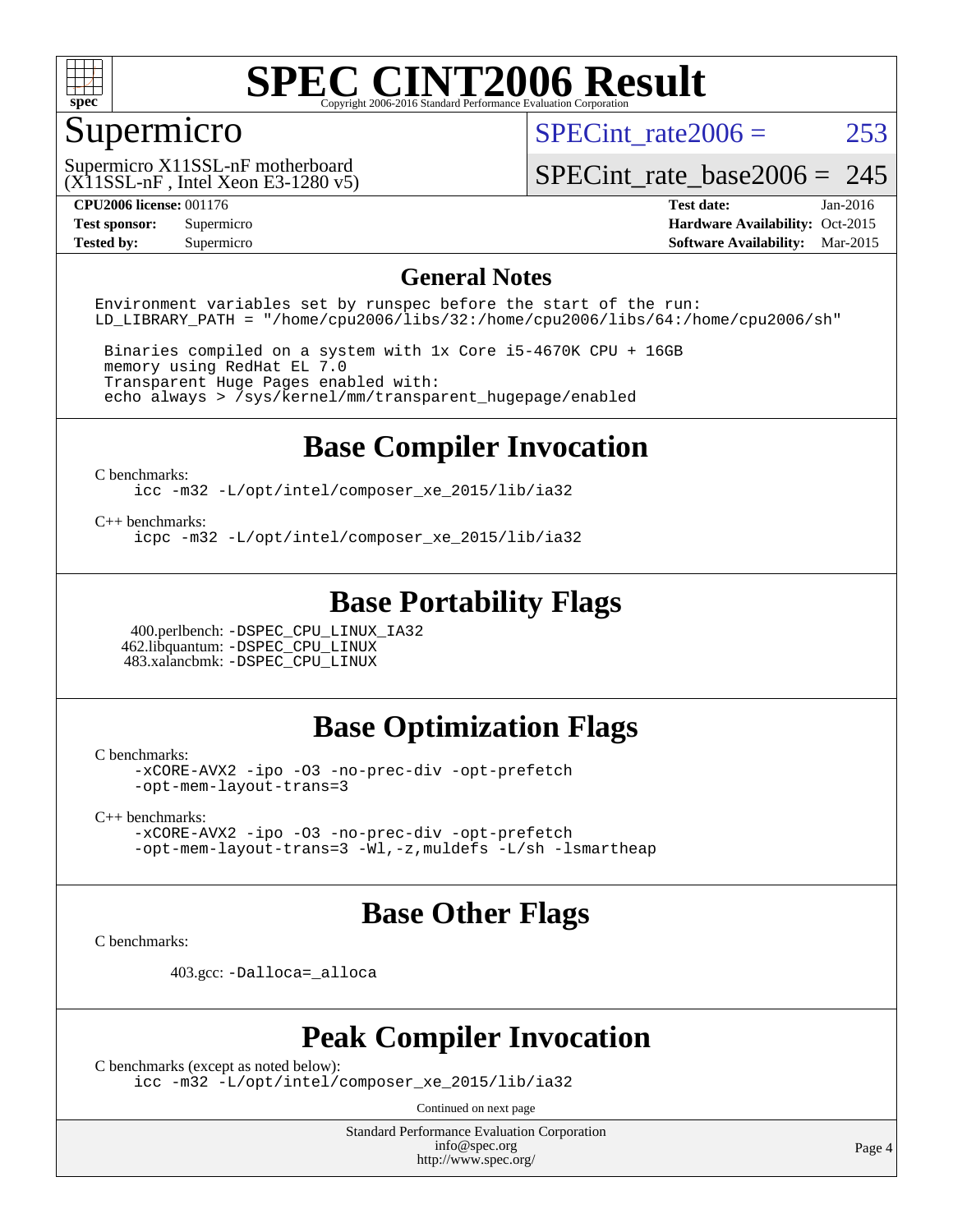

### Supermicro

SPECint rate $2006 = 253$ 

 $(X11SSL-nF,$  Intel Xeon E3-1280 v5) Supermicro X11SSL-nF motherboard

SPECint rate base2006 =  $245$ 

**[CPU2006 license:](http://www.spec.org/auto/cpu2006/Docs/result-fields.html#CPU2006license)** 001176 **[Test date:](http://www.spec.org/auto/cpu2006/Docs/result-fields.html#Testdate)** Jan-2016 **[Test sponsor:](http://www.spec.org/auto/cpu2006/Docs/result-fields.html#Testsponsor)** Supermicro Supermicro **[Hardware Availability:](http://www.spec.org/auto/cpu2006/Docs/result-fields.html#HardwareAvailability)** Oct-2015 **[Tested by:](http://www.spec.org/auto/cpu2006/Docs/result-fields.html#Testedby)** Supermicro **Supermicro [Software Availability:](http://www.spec.org/auto/cpu2006/Docs/result-fields.html#SoftwareAvailability)** Mar-2015

## **[Peak Compiler Invocation \(Continued\)](http://www.spec.org/auto/cpu2006/Docs/result-fields.html#PeakCompilerInvocation)**

400.perlbench: [icc -m64](http://www.spec.org/cpu2006/results/res2016q1/cpu2006-20160206-38993.flags.html#user_peakCCLD400_perlbench_intel_icc_64bit_bda6cc9af1fdbb0edc3795bac97ada53)

401.bzip2: [icc -m64](http://www.spec.org/cpu2006/results/res2016q1/cpu2006-20160206-38993.flags.html#user_peakCCLD401_bzip2_intel_icc_64bit_bda6cc9af1fdbb0edc3795bac97ada53)

456.hmmer: [icc -m64](http://www.spec.org/cpu2006/results/res2016q1/cpu2006-20160206-38993.flags.html#user_peakCCLD456_hmmer_intel_icc_64bit_bda6cc9af1fdbb0edc3795bac97ada53)

458.sjeng: [icc -m64](http://www.spec.org/cpu2006/results/res2016q1/cpu2006-20160206-38993.flags.html#user_peakCCLD458_sjeng_intel_icc_64bit_bda6cc9af1fdbb0edc3795bac97ada53)

[C++ benchmarks:](http://www.spec.org/auto/cpu2006/Docs/result-fields.html#CXXbenchmarks)

[icpc -m32 -L/opt/intel/composer\\_xe\\_2015/lib/ia32](http://www.spec.org/cpu2006/results/res2016q1/cpu2006-20160206-38993.flags.html#user_CXXpeak_intel_icpc_c2c99686a1a582c3e0de0b4806b02cea)

#### **[Peak Portability Flags](http://www.spec.org/auto/cpu2006/Docs/result-fields.html#PeakPortabilityFlags)**

 400.perlbench: [-DSPEC\\_CPU\\_LP64](http://www.spec.org/cpu2006/results/res2016q1/cpu2006-20160206-38993.flags.html#b400.perlbench_peakCPORTABILITY_DSPEC_CPU_LP64) [-DSPEC\\_CPU\\_LINUX\\_X64](http://www.spec.org/cpu2006/results/res2016q1/cpu2006-20160206-38993.flags.html#b400.perlbench_peakCPORTABILITY_DSPEC_CPU_LINUX_X64) 401.bzip2: [-DSPEC\\_CPU\\_LP64](http://www.spec.org/cpu2006/results/res2016q1/cpu2006-20160206-38993.flags.html#suite_peakCPORTABILITY401_bzip2_DSPEC_CPU_LP64) 456.hmmer: [-DSPEC\\_CPU\\_LP64](http://www.spec.org/cpu2006/results/res2016q1/cpu2006-20160206-38993.flags.html#suite_peakCPORTABILITY456_hmmer_DSPEC_CPU_LP64) 458.sjeng: [-DSPEC\\_CPU\\_LP64](http://www.spec.org/cpu2006/results/res2016q1/cpu2006-20160206-38993.flags.html#suite_peakCPORTABILITY458_sjeng_DSPEC_CPU_LP64) 462.libquantum: [-DSPEC\\_CPU\\_LINUX](http://www.spec.org/cpu2006/results/res2016q1/cpu2006-20160206-38993.flags.html#b462.libquantum_peakCPORTABILITY_DSPEC_CPU_LINUX) 483.xalancbmk: [-DSPEC\\_CPU\\_LINUX](http://www.spec.org/cpu2006/results/res2016q1/cpu2006-20160206-38993.flags.html#b483.xalancbmk_peakCXXPORTABILITY_DSPEC_CPU_LINUX)

## **[Peak Optimization Flags](http://www.spec.org/auto/cpu2006/Docs/result-fields.html#PeakOptimizationFlags)**

[C benchmarks](http://www.spec.org/auto/cpu2006/Docs/result-fields.html#Cbenchmarks):

 400.perlbench: [-xCORE-AVX2](http://www.spec.org/cpu2006/results/res2016q1/cpu2006-20160206-38993.flags.html#user_peakPASS2_CFLAGSPASS2_LDCFLAGS400_perlbench_f-xAVX2_5f5fc0cbe2c9f62c816d3e45806c70d7)(pass 2) [-prof-gen](http://www.spec.org/cpu2006/results/res2016q1/cpu2006-20160206-38993.flags.html#user_peakPASS1_CFLAGSPASS1_LDCFLAGS400_perlbench_prof_gen_e43856698f6ca7b7e442dfd80e94a8fc)(pass 1) [-ipo](http://www.spec.org/cpu2006/results/res2016q1/cpu2006-20160206-38993.flags.html#user_peakPASS2_CFLAGSPASS2_LDCFLAGS400_perlbench_f-ipo)(pass 2) [-O3](http://www.spec.org/cpu2006/results/res2016q1/cpu2006-20160206-38993.flags.html#user_peakPASS2_CFLAGSPASS2_LDCFLAGS400_perlbench_f-O3)(pass 2) [-no-prec-div](http://www.spec.org/cpu2006/results/res2016q1/cpu2006-20160206-38993.flags.html#user_peakPASS2_CFLAGSPASS2_LDCFLAGS400_perlbench_f-no-prec-div)(pass 2) [-prof-use](http://www.spec.org/cpu2006/results/res2016q1/cpu2006-20160206-38993.flags.html#user_peakPASS2_CFLAGSPASS2_LDCFLAGS400_perlbench_prof_use_bccf7792157ff70d64e32fe3e1250b55)(pass 2) [-auto-ilp32](http://www.spec.org/cpu2006/results/res2016q1/cpu2006-20160206-38993.flags.html#user_peakCOPTIMIZE400_perlbench_f-auto-ilp32) 401.bzip2: [-xCORE-AVX2](http://www.spec.org/cpu2006/results/res2016q1/cpu2006-20160206-38993.flags.html#user_peakPASS2_CFLAGSPASS2_LDCFLAGS401_bzip2_f-xAVX2_5f5fc0cbe2c9f62c816d3e45806c70d7)(pass 2) [-prof-gen](http://www.spec.org/cpu2006/results/res2016q1/cpu2006-20160206-38993.flags.html#user_peakPASS1_CFLAGSPASS1_LDCFLAGS401_bzip2_prof_gen_e43856698f6ca7b7e442dfd80e94a8fc)(pass 1) [-ipo](http://www.spec.org/cpu2006/results/res2016q1/cpu2006-20160206-38993.flags.html#user_peakPASS2_CFLAGSPASS2_LDCFLAGS401_bzip2_f-ipo)(pass 2) [-O3](http://www.spec.org/cpu2006/results/res2016q1/cpu2006-20160206-38993.flags.html#user_peakPASS2_CFLAGSPASS2_LDCFLAGS401_bzip2_f-O3)(pass 2) [-no-prec-div](http://www.spec.org/cpu2006/results/res2016q1/cpu2006-20160206-38993.flags.html#user_peakPASS2_CFLAGSPASS2_LDCFLAGS401_bzip2_f-no-prec-div)(pass 2) [-prof-use](http://www.spec.org/cpu2006/results/res2016q1/cpu2006-20160206-38993.flags.html#user_peakPASS2_CFLAGSPASS2_LDCFLAGS401_bzip2_prof_use_bccf7792157ff70d64e32fe3e1250b55)(pass 2) [-opt-prefetch](http://www.spec.org/cpu2006/results/res2016q1/cpu2006-20160206-38993.flags.html#user_peakCOPTIMIZE401_bzip2_f-opt-prefetch) [-auto-ilp32](http://www.spec.org/cpu2006/results/res2016q1/cpu2006-20160206-38993.flags.html#user_peakCOPTIMIZE401_bzip2_f-auto-ilp32) [-ansi-alias](http://www.spec.org/cpu2006/results/res2016q1/cpu2006-20160206-38993.flags.html#user_peakCOPTIMIZE401_bzip2_f-ansi-alias) 403.gcc: [-xCORE-AVX2](http://www.spec.org/cpu2006/results/res2016q1/cpu2006-20160206-38993.flags.html#user_peakCOPTIMIZE403_gcc_f-xAVX2_5f5fc0cbe2c9f62c816d3e45806c70d7) [-ipo](http://www.spec.org/cpu2006/results/res2016q1/cpu2006-20160206-38993.flags.html#user_peakCOPTIMIZE403_gcc_f-ipo) [-O3](http://www.spec.org/cpu2006/results/res2016q1/cpu2006-20160206-38993.flags.html#user_peakCOPTIMIZE403_gcc_f-O3) [-no-prec-div](http://www.spec.org/cpu2006/results/res2016q1/cpu2006-20160206-38993.flags.html#user_peakCOPTIMIZE403_gcc_f-no-prec-div)  $429$ .mcf: basepeak = yes 445.gobmk: [-xCORE-AVX2](http://www.spec.org/cpu2006/results/res2016q1/cpu2006-20160206-38993.flags.html#user_peakPASS2_CFLAGSPASS2_LDCFLAGS445_gobmk_f-xAVX2_5f5fc0cbe2c9f62c816d3e45806c70d7)(pass 2) [-prof-gen](http://www.spec.org/cpu2006/results/res2016q1/cpu2006-20160206-38993.flags.html#user_peakPASS1_CFLAGSPASS1_LDCFLAGS445_gobmk_prof_gen_e43856698f6ca7b7e442dfd80e94a8fc)(pass 1) [-prof-use](http://www.spec.org/cpu2006/results/res2016q1/cpu2006-20160206-38993.flags.html#user_peakPASS2_CFLAGSPASS2_LDCFLAGS445_gobmk_prof_use_bccf7792157ff70d64e32fe3e1250b55)(pass 2) [-ansi-alias](http://www.spec.org/cpu2006/results/res2016q1/cpu2006-20160206-38993.flags.html#user_peakCOPTIMIZE445_gobmk_f-ansi-alias) [-opt-mem-layout-trans=3](http://www.spec.org/cpu2006/results/res2016q1/cpu2006-20160206-38993.flags.html#user_peakCOPTIMIZE445_gobmk_f-opt-mem-layout-trans_a7b82ad4bd7abf52556d4961a2ae94d5) 456.hmmer: [-xCORE-AVX2](http://www.spec.org/cpu2006/results/res2016q1/cpu2006-20160206-38993.flags.html#user_peakCOPTIMIZE456_hmmer_f-xAVX2_5f5fc0cbe2c9f62c816d3e45806c70d7) [-ipo](http://www.spec.org/cpu2006/results/res2016q1/cpu2006-20160206-38993.flags.html#user_peakCOPTIMIZE456_hmmer_f-ipo) [-O3](http://www.spec.org/cpu2006/results/res2016q1/cpu2006-20160206-38993.flags.html#user_peakCOPTIMIZE456_hmmer_f-O3) [-no-prec-div](http://www.spec.org/cpu2006/results/res2016q1/cpu2006-20160206-38993.flags.html#user_peakCOPTIMIZE456_hmmer_f-no-prec-div) [-unroll2](http://www.spec.org/cpu2006/results/res2016q1/cpu2006-20160206-38993.flags.html#user_peakCOPTIMIZE456_hmmer_f-unroll_784dae83bebfb236979b41d2422d7ec2) [-auto-ilp32](http://www.spec.org/cpu2006/results/res2016q1/cpu2006-20160206-38993.flags.html#user_peakCOPTIMIZE456_hmmer_f-auto-ilp32) 458.sjeng: [-xCORE-AVX2](http://www.spec.org/cpu2006/results/res2016q1/cpu2006-20160206-38993.flags.html#user_peakPASS2_CFLAGSPASS2_LDCFLAGS458_sjeng_f-xAVX2_5f5fc0cbe2c9f62c816d3e45806c70d7)(pass 2) [-prof-gen](http://www.spec.org/cpu2006/results/res2016q1/cpu2006-20160206-38993.flags.html#user_peakPASS1_CFLAGSPASS1_LDCFLAGS458_sjeng_prof_gen_e43856698f6ca7b7e442dfd80e94a8fc)(pass 1) [-ipo](http://www.spec.org/cpu2006/results/res2016q1/cpu2006-20160206-38993.flags.html#user_peakPASS2_CFLAGSPASS2_LDCFLAGS458_sjeng_f-ipo)(pass 2) [-O3](http://www.spec.org/cpu2006/results/res2016q1/cpu2006-20160206-38993.flags.html#user_peakPASS2_CFLAGSPASS2_LDCFLAGS458_sjeng_f-O3)(pass 2) [-no-prec-div](http://www.spec.org/cpu2006/results/res2016q1/cpu2006-20160206-38993.flags.html#user_peakPASS2_CFLAGSPASS2_LDCFLAGS458_sjeng_f-no-prec-div)(pass 2) [-prof-use](http://www.spec.org/cpu2006/results/res2016q1/cpu2006-20160206-38993.flags.html#user_peakPASS2_CFLAGSPASS2_LDCFLAGS458_sjeng_prof_use_bccf7792157ff70d64e32fe3e1250b55)(pass 2) [-unroll4](http://www.spec.org/cpu2006/results/res2016q1/cpu2006-20160206-38993.flags.html#user_peakCOPTIMIZE458_sjeng_f-unroll_4e5e4ed65b7fd20bdcd365bec371b81f) [-auto-ilp32](http://www.spec.org/cpu2006/results/res2016q1/cpu2006-20160206-38993.flags.html#user_peakCOPTIMIZE458_sjeng_f-auto-ilp32)

Continued on next page

Standard Performance Evaluation Corporation [info@spec.org](mailto:info@spec.org) <http://www.spec.org/>